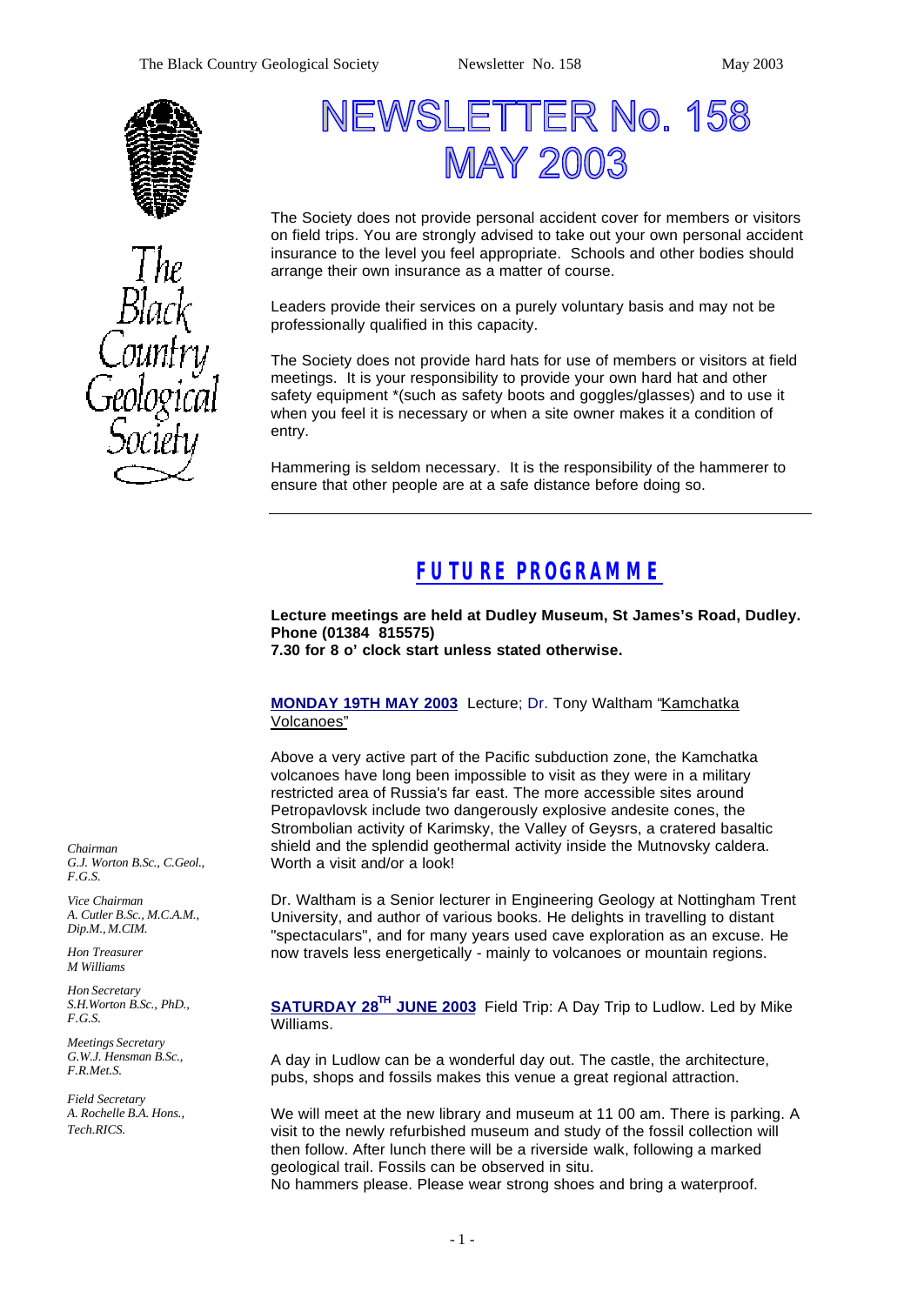**SUNDAY 27th JULY 2003 –** Field Trip: Wrens Nest Re-visited. Led by Graham Worton

Meet at 10am at the main Wrens Nest Car Park off Priory Road (opposite the King Arthur Pub on the A4123). This is a re-visit to the classic geology of the Wrens Nest. This site has been a National Nature Reserve for nearly 50 years because of its outstanding geology. Over that 50 years many changes have occurred in and around the site and this is an opportunity to update the picture about the reserve and the detail of the geology and human history that it holds. We will also review the engineering works that are occurring in order to ensure the next century of heritage at the site.

Graham has a special expertise and interest in the area and will appraise the party of future plans for development of education and visitor attractions.

**SUNDAY 28TH SEPTEMBER 2003** Field Trip: Trevor Rocks – Llangollen, North Wales - a joint meeting with the Mid Wales Geology Club. Led by Tony Thorp.

Limestone exposures with fossils.

Meet at 11 00 am at OS ref SJ234 432. Turn right by a phone box and pub on the main road at SJ 242 424 and continue uphill to a very tight turn at SJ232 432 and in 100 m there is a parking place for a few cars. If you reach the double hair pin you have gone too far. The alternative access is via Castel Dinas Bran.

While in the area why not visit the world famous Pontcysyllte Aqueduct over the River Dee and the Chirk Aqueduct over the River Ceiriog.

Take a packed lunch and wear strong shoes.

# *EDITORIAL*

We are now a few months after the 'Great Dudley Earthquake of September 2002' and much number crunching and debate has been had. The BGS recently published information about the effects of the quake which apparently was felt as far afield as Dublin to Yorkshire and Devon. Some 8000 people responded with information to the BGS and their comments included many about the deep rumbling and walls, ceilings cupboards and computer screens shaking with much worry about damage and structures collapsing etc. The BGS reports that two people were injured rushing out of their houses one breaking a leg and the other a toe. And perhaps the funniest quotation from them is a person who stated 'I was asleep and the whole house (on top of a hill) shook for over 10 seconds. There was a deep disturbing rumbling/rattling noise all around me and I felt I was lying on top of a large oscillating jelly structure'

The BGS put the Dudley quake in context by noting that each year there are 1300 of this size (4.8) or bigger and the UK gets a shock of this size about once every 8 years on average. Well the Dudley quake might not be a great shake on the world scale but it was a great reminder that even here miles from a plate boundary geological stuff is still happening.

# *REPORTS*

MONDAY JANUARY 27<sup>th</sup> 2003 Lecture 'Silurian Soft-Bodied Fossils' by Professor Derek Siviter from the University of Natural History, Oxford.

Professor Siviter was born in Wolverhampton and went from the former Darlaston grammar school to the University of Leicestershire where he gained his BSc and PhD. He spent his post doctoral fellowship at Trinity College Dublin and spent some time in the Nature Conservatory Council followed by 10 years at the university of Hull. Until his present position at the University of Natural History, in Oxford, where he is has been Assistant Curator and reader in Earth Sciences. He researches Early Palaeozoic arthropods and has discovered some remarkable fossils from the Silurian and Cambrian of China.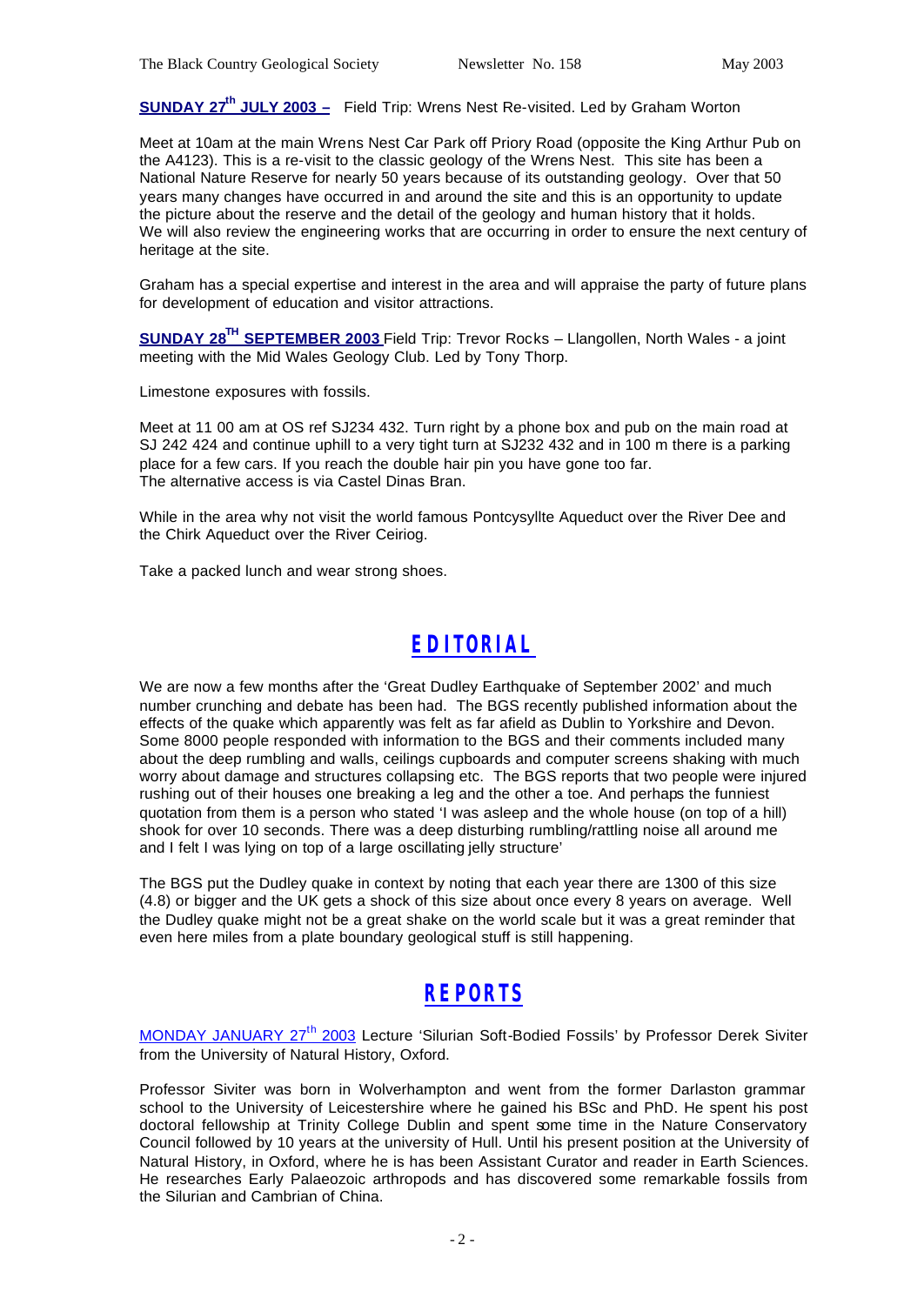Professor Siviter began his talk with a look at the nature of the Fossil Record, what kind of organisms are to be found within it and a brief overvi ew of how preservation occurs with a few case studies. Most predominantly within the Fossil Record organisms with hard outer shells, internal and external skeletons of calcium carbonate and calcium phosphate, for example large faunas, molluscs, corals and arthropods tend to be preserved. But what about the organisms without such hard protection? Such as nudibranchs, or sea slugs, and jelly fish. Are these ever found preserved in the Fossil record?

The answer is, Yes, under conditions of special preservation. Around 60% of the organisms found in the oceans are entirely soft bodied animals. When found within the Fossil Record these organisms give a unique window into what the ancient marine environment might have looked like and also important clues into the diversity of different species.

Layers of rock containing these specially preserved fossils are referred to as KONSERVAT LAGERSTATTEN and are found in a number of places around the world with a variety of softbodied assemblages.

Professor Siviter then went on to talk about some important case studies relating to discoveries of soft-bodied organisms within the Fossil Record. The first example was located at Chengjiang in Southwest China where soft-bodied worms complete with segments and guts have been found within muddy limestones of Pre-Cambrian age. These fossils represent the first explosion of multicellular organisms on Earth making Chengjiang one of the major discoveries of the last century.

Probably the most well known soft-bodied assemblages come from the southern Rockies in British Columbia where shallow water limestones give way to deep water shales. First discovered by Charles walcott in the early 1900's this sequence of Lagerstatten is known as the Burgess Shales. These shales contain a whole host of 2-dimensionally preserved soft-bodied fossil faunas such as arthropods showing their antennae, feathery gills and internal organs.

Lagerstatten sequences range variably throughout the Cambrian but become much rarer through the Ordovician and Silurian up to the Devonian. For the next part of his talk Professor Siviter concentrated on a sequence of Lagerstatten from the Middle Silurian to be found in Herefordshire, England.

Pre-Silurian times Southern England formed part of the supercontinent of Gondwana and lay around 60 degrees south of the equator. As Gondwana began to split Southern England moved northwards until eventually it collided with the land mass of Avalonia which resulted in the closure of an ocean known as the Iapetus Ocean by the beginning of the Devonian. In Mid-Silurian times then central England comprised of a small number of landmasses surrounded by warm, shallow tropical waters of up to 200m in depth as confirmed by presence of brachiopods in the Fossil Record of the Midlands and the Welsh Borderlands. To the west, Central Wales comprised a deep ocean basin which provided excellent conditions for the accumulation of mud and turbidite deposits. Also found interbedded with deposits of the Mid-Silurian are layers of volcanic nodulebearing ash. By this time it is believed that most volcanic activity in the area had ceased and so these deposits may well result from activity further a field, at the time, such as from the Czech and Slovak Republics, the Dingle peninsula in Ireland or even the Mendips. However the latter may be of the wrong age. It is within the nodules of these volcanic deposits where the fossilised soft-bodied remains of worms, crustacea and arthropods only a few millimetres in size have been found.

The fossils are believed to have grown independently of the nodules as a result of the dead organism becoming entombed within the deposited ash followed by a redistribution of carbonate and silicate minerals, as seen through an electron microscope, between the organism and the ashy matrix which resulted in the special preservation of the organism. The main body of the fossil tends to be formed out of coarse calcite crystals surrounded by a layer of finer crystals. Other minerals such as quartz, phosphate, pyrite and dolomite have been identified as forming other body parts such as the gut, anal canal and various appendages.

On cracking open a nodule in the field what is usually revealed is a tiny speck of crystalline calcite within and ashy matrix which may be easily over looked. Under the electron microscope however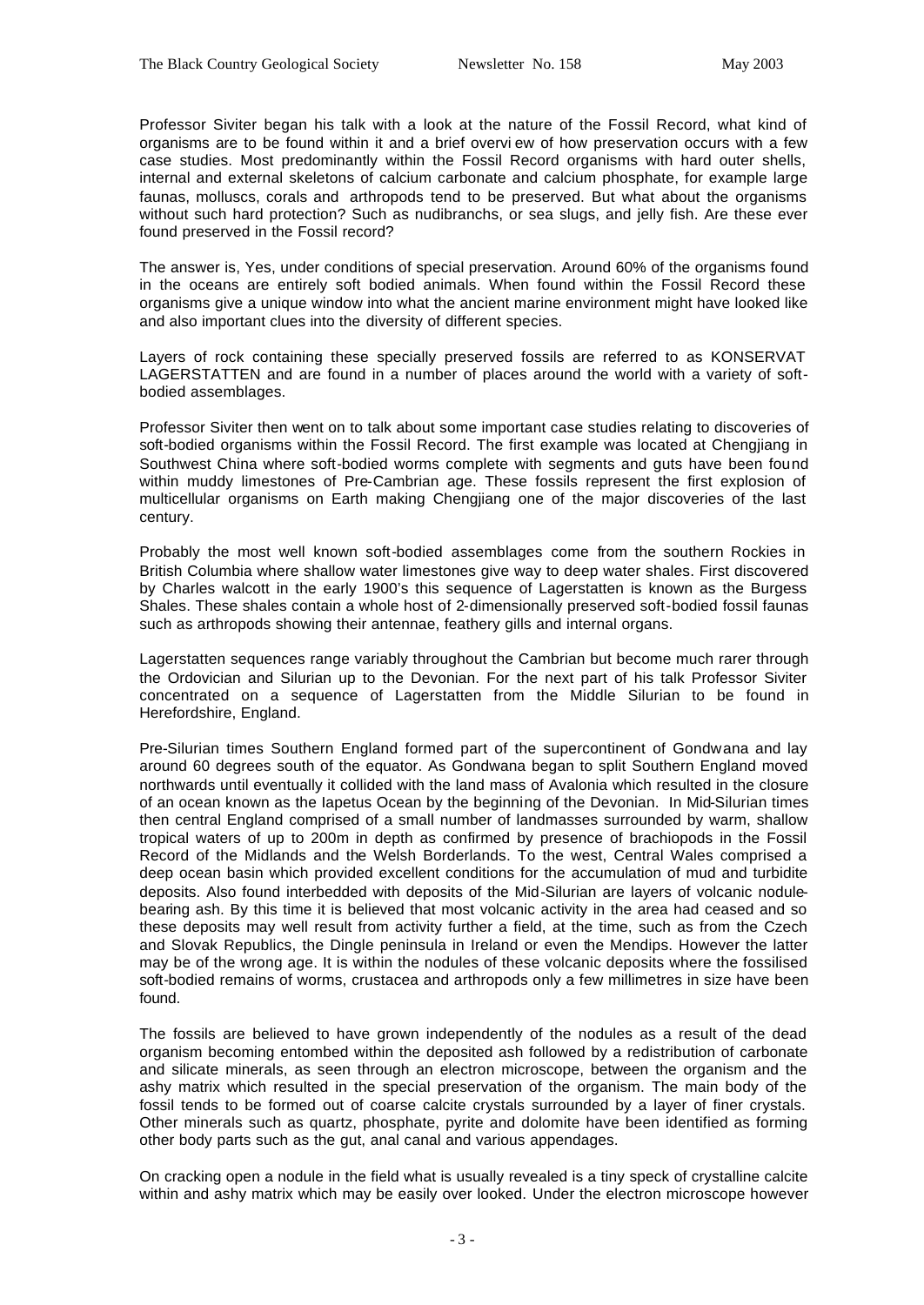this crystalline speck transforms into either a recognisable or unrecognisable part of a fossil organism. Professor Siviter then continued his talk with a look at the kinds of organism that had been found entombed within these ash nodules and how the information on the organisms morphology maybe extracted.

Two main problems are associated with these fossils and their method of preservation centred around trying to recognise what is being looked at and also at how to extract the fossil from the matrix. All the usual physical means of extraction have to be ignored because of the size of the fossil and chemical means would result in the fossil being dissolved. The only method so far found to work has been literally to destroy the fossil by slicing the nodule up into 30 micron thick slices and digitally photographing each slice which may number between 300 and 400.

Each slice gives a 2D image of the organism which generally show up structures that maybe hairs, limbs or other structures and even a peculiar way in which the organism is positioned. Putting each 2D slice onto a computer allows a 3D representation of the fossil organism to be created. When complete on the computer screen the fossil organism finally takes shape showing its various morphological and anatomical features. On screen the image can be manipulated, rotated, dissected and coloured to show its various body parts, morphology and how the organism may have moved. Following on from the computer image the digital data may be fed into a scintering machine to produce a 3D resin model of the fossil.



The fossils preserved in these nodules are representative of the communities of the time. Although there is a lack of organisms such as jelly fish and nematodes the abundance of these fossils show that at the time soft bodied faunas formed a much greater part of the community than did the larger more hard bodied forms.



 *Acaenoplax Offacolus*

Throughout the lecture professor Siviter illustrated his examples with a number of slides and moving computer generated images of the fossil organisms encountered in the volcanic nodules. These accompanied a very enlightening and interesting talk into fossil ecosystems not often encountered and of which little is usually known from the rock record.

Andy Harrison

SATURDAY 12 APRIL 2003 Field Trip 'Coastal Geomorphology from Aberystwyth to Borth' led by Andrew Rochelle

It was a glorious day; fine and sunny with little wind, even along the cliff path. About twelve of us arrived at Aberystwyth train station at 11.22 and headed off for our first destination at the museum, which contains a small geology gallery. Having reminded ourselves of what could be found we set off in earnest, along the promenade (northwards) and up Constitution Hill. Already some of the stunning greywacke strata (early Silurian Llandovery Series) were visible on the seashore. For the most part the strike was parallel to the coastal path, and dipping gently inland at about 20 to 30 degrees, but there were some dramatic folds as well.

From the top of the hill fine views were had beyond Aberystwyth of the stepped raised beaches resulting from recent glacial induced sea level changes. All the way along flat wave cut platforms were revealed by the low tide. We arrived at Clarach Bay, a wide beach showing beautiful stormformed cusp patterns in the shingle. It was quite a wide valley and obviously not formed by the rather small stream flowing through it – the Afon Stewi. It was glacial valley. We climbed up the other side where once again the vertical cliff displayed turbidite bedding. We had lunch on top, sat on soft cushions of fescue grass while the sun continued to shine.

In the distance could be seen a peculiar shingle bank heading straight out to sea. Called the Sarn Cynfelyn at Wallog, it looked like a natural spit except that closer examination showed it to jut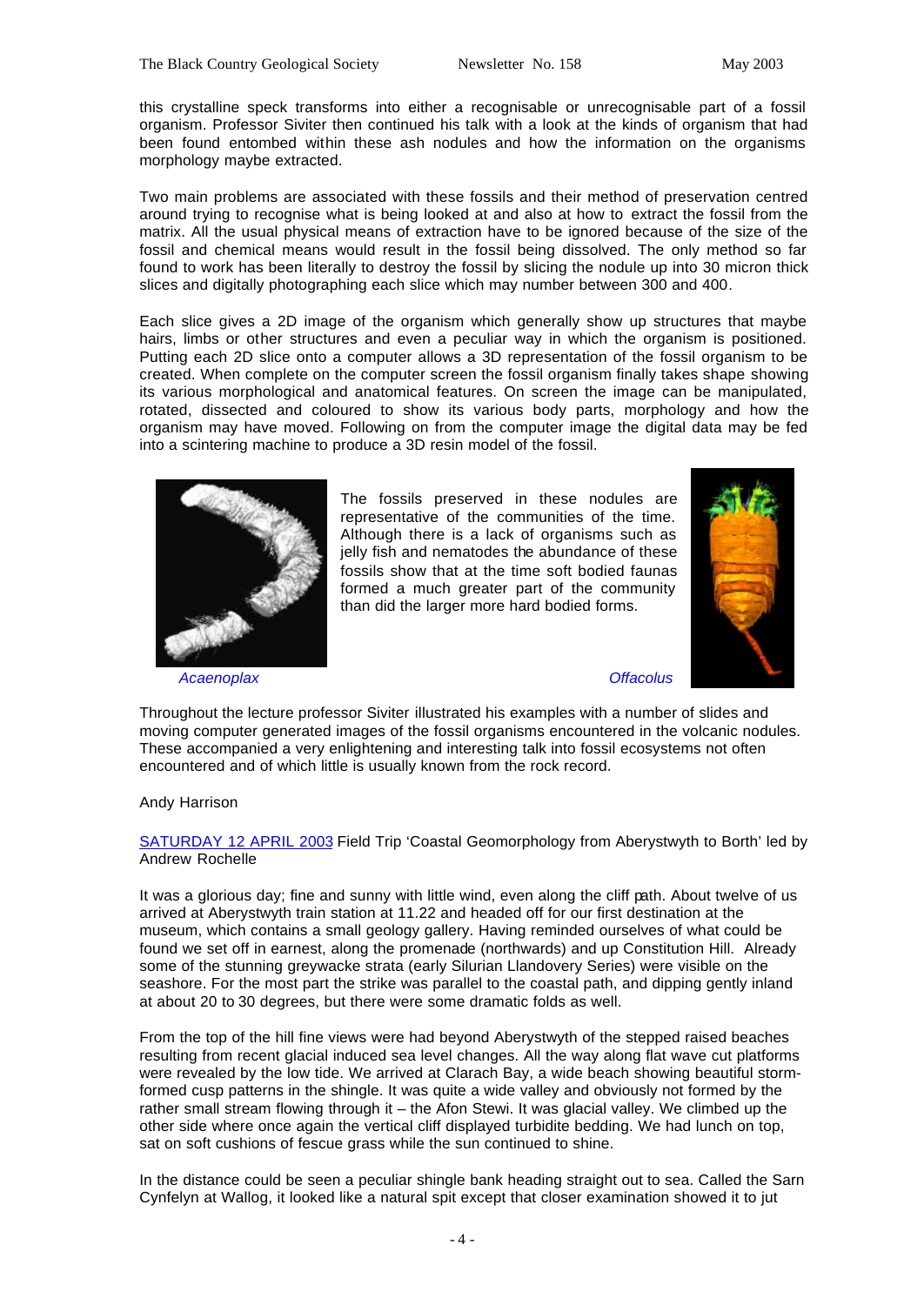straight out with no preliminary sweeps or curves. Was it man made perhaps? Some of the party suggested it could be a well preserved glacial river bed but there was no chance to go down and examine it more closely.

Continuing on towards Borth, the greywackes were overlain by glacial deposits which contained some massive boulders of quartz, ripped from the underlying bedrock further inland – perhaps from Cwm Rheidol or Devil's Bridge area. As the sea erodes the cliff these boulders crash down onto the beach below, where several areas of these boulders could be seen. At various locations along the path whole sections of this softer deposit have slumped, with cracks and rifts in the ground visible near the edge – very dangerous! We all moved a few yards inland!

Behind the four mile long sandy beach of Borth there is a large peat bog stretching across to the Dyfi estuary. Called the Cors Fochno it contains many rare fauna and flora and is designated a SSSI of international importance, being one of only two such examples in Europe. The tide was in by now so we couldn't explore the possibilities of further submerged features such as ancient forests in Borth Bay. We had time for some tea before we left on the 17.46 train. A great day!

#### Ananda Shamo

Editor's Note: Andrew Rochelle would like to thank all who attended for making it such a successful and enjoyable day.

### *CONSERVATION COLUMN*

### **Wrens Nest Update**

The first stage of works to investigate the northern gallery of the Seven Sisters mine complex at Wrens Nest begins in May. If this cavern, which has been blocked from surface access since the 1960's is found to be in a suitable and stable condition it will be opened to create an alternative bat roost at the site as the deeper levels of the mine must now be infilled.

Design works to find the best solution to secure the main entrances (which are such an important part of the heritage of the site) is advancing rapidly with a very productive exchange of ideas between council,



consultants and contractors with the involvement of English Nature, English Heritage and local people. Various meetings have occurred that have been looking into both the public safety and the future access to and interpretation of the heritage features. There is a real opportunity here to make this feature more accessible than ever before, and I am very happy to report that all parties are working towards this ambition even though we are breaking new ground and creating new levels of engineering complexity in the designs.

#### WORKING PARTY UPDATE

We expect that excavated materials from this first stage of works will be available for picking over to collect a comprehensive suite of specimens for the museum in June or July. As previously reported, when it becomes clearer in the negotiations exactly when this will be and what the rules are to permit this, I will call for a working party of BCGS members to help so that we are able to maximise the benefits from this work. I expect this to be announced in the June edition of this newsletter.

### **Dudley Museum Update**

The architects draft plans for the redevelopment of the museum to bring this building up to the modern standards expected and demanded for a public access building have now been received. Quite apart from the obligatory installation of a lift shaft and other basic facilities such as better lighting and seating/café area, are plans to dramatically expand the geological galleries.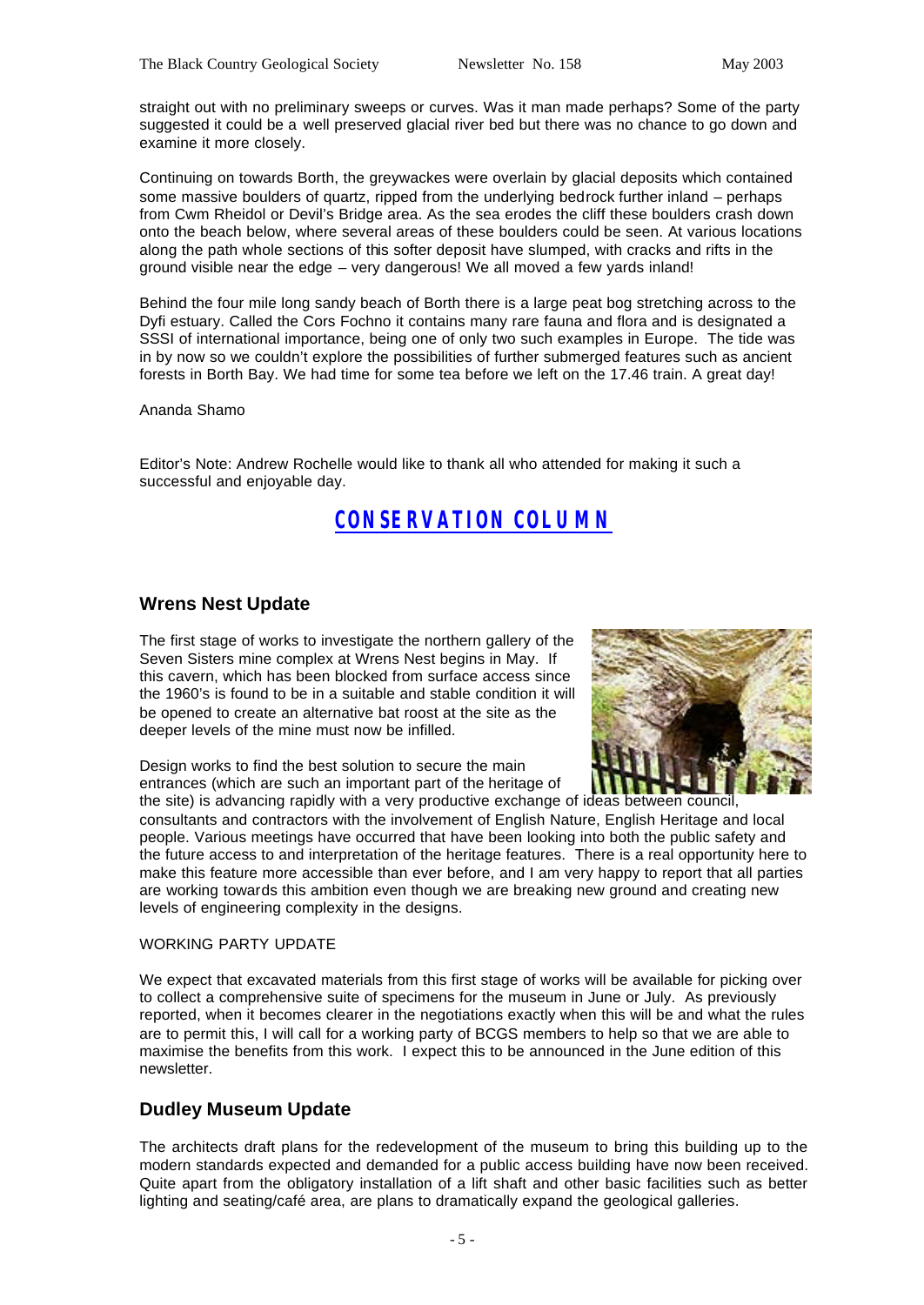In the current scheme this would install geological displays on the whole of the top floor of the museum with the addition of a mezzanine floor level above this to further increase the public display area for earth science. I will provide much more information about these new plans in the next newsletter. Please feel free to get in contact with me about this if you have any ideas or opinions about what you think should be on display in the refitted geological suite of galleries. I would like the new galleries to be the best yet seen in the museum for geology and I believe that the more minds working on this and pouring ideas into the melting pot, the better the end result will be.

ROCK SURGERIES; I have decided that I need to formalise the 'call, drop-in and have your rock , mineral or fossil identified' sessions at the museum as the growing popularity, but increasingly random nature and expectations of expediency for this aspect of the museum geological service requires management. As such I have scheduled a series of dates based on at least one morning per month for this service. On the dates and during the times shown below, you will find myself and/or some of my volunteers and helpers working in the geology gallery on the top floor of the museum and ready to rise to the challenge of what the public may bring in! so if you have any stuff that you would like identified then make a note of the dates and times and come along and join us.

Saturday June  $28<sup>th</sup>$  10.00 am to 12.00 noon Thursday July  $24<sup>th</sup>$  11.00am to 1.00pm Saturday August  $16^{th}$  10.00 am to 12.00 noon Thursday September 18<sup>th</sup> 11.00am to 1.00pm

I will add more dates to the schedule for the autumn and winter period as school term and holiday dates dictate.

DUDLEY NATURE RESERVES RECEIVE AWARD Kevin Clements, Dudley's environmental manager, writes; At the Royal Show on  $2^{nd}$  July, Kevin Clements (Environmental Management Officer) and Jonathan Preston (Saltwells Senior Warden) accepted a SSSI Award for the management of Wren's Nest, Fens Pools, Brewin's Canal Cutting and Doulton's Claypit Sites of Special Scientific Interest.

Sir Don Curry (Chairman of the Food and Farming Commission) presented the English Naturesponsored award, now in its sixth year, to 14 winners across three categories:

- People and Wildlife enabling people to enjoy access to the crown jewels of our wildlife sites
- Contribution to Biodiversity Action Plan targets
- River, pond or lake SSSI

Sir Martin Doughty (Chair of English Nature) said: "*The Government requires that 95 per cent of Sites of Special Scientific Interest must be judged to be in favourable condition by 2010. Today's award winners show how this can be done in partnership with English Nature. We celebrate their success and hope it inspires other owners and occupiers and managers to manage their valuable wildlife sites with care to enable us all to once again enjoy an England teeming with wildlife and geological features*"

Wren's Nest is a classic geological site of exceptional importance, being one of the most notable geological locations in the British Isles. It is famous globally for the large numbers of beautifully preserved Silurian fossils that the site has yielded, collections of which can be found in museums throughout the world.

Fens Pools support an internationally important population of Great Crested Newts, in recognition of which part of the site has been forwarded to the European Commission as a Candidate Special Area of Conservation – the highest designation for any nat ure conservation site within Dudley.

Brewin's Canal Cutting and Doulton's Claypit, both within Saltwells nature reserve, are also geological SSSIs. The cutting contains one of the best exposures of the boundary between Upper